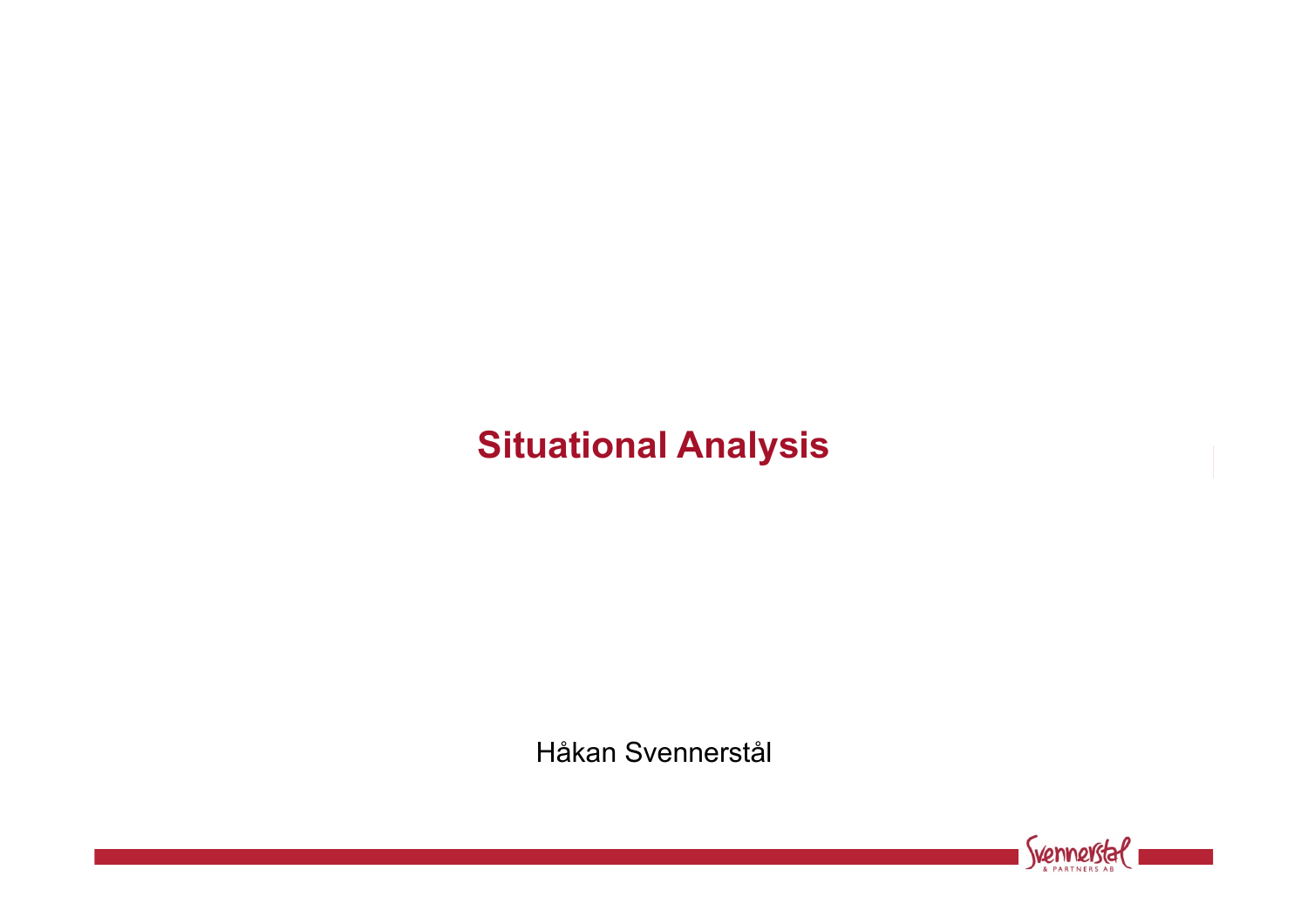## **Situation**

The goal of performing a situational analysis is to examine and evaluate the present situation of the organizations ability to reach the strategic goals and creating a proposal to reach the plan and solve the problem.

The success factors are:

- Acceptance from relevant stakeholders
- The client's ambition to conduct the situational analysis with openess
- Fact-based decision support





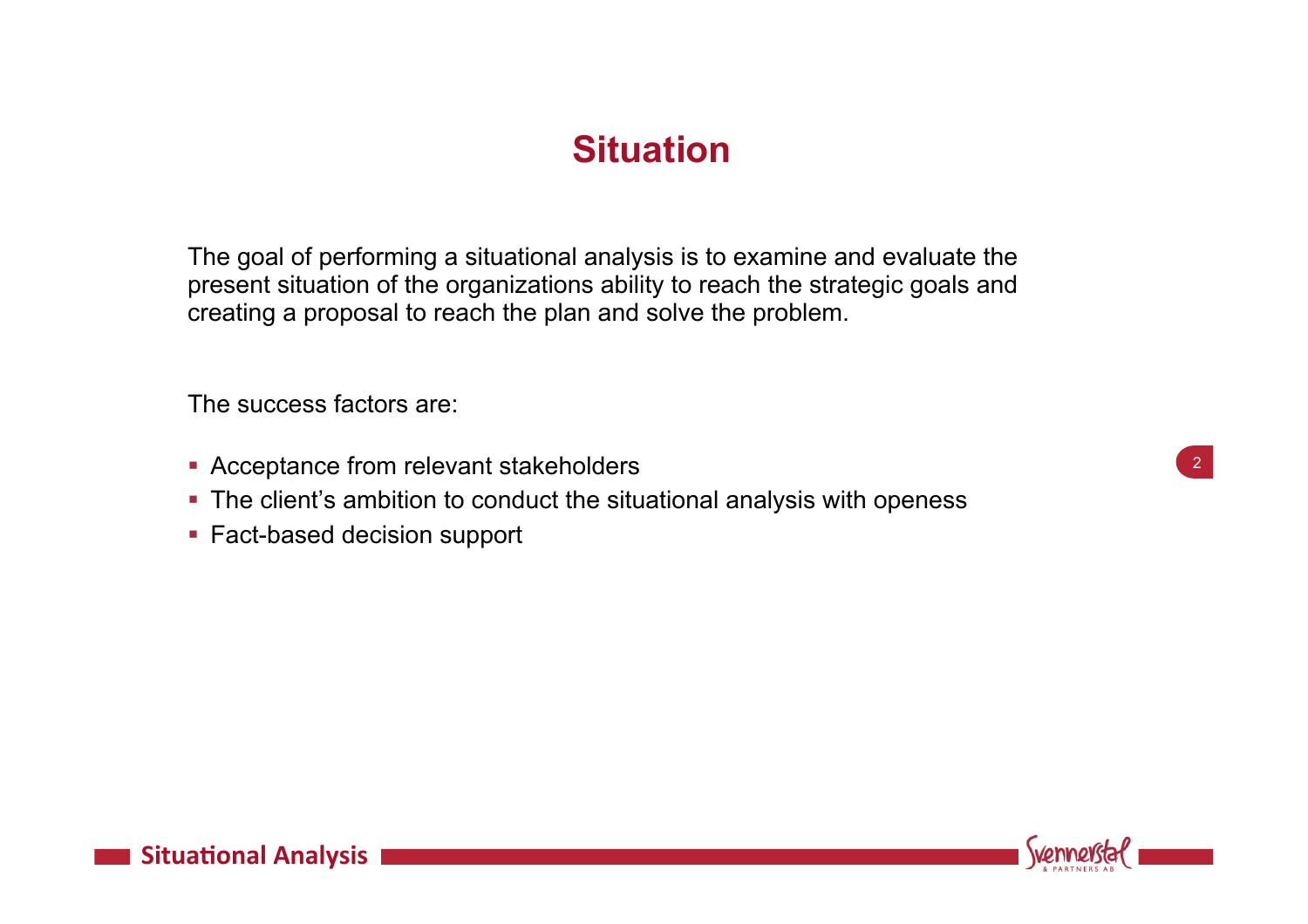#### **A clear working process ensures quality**





3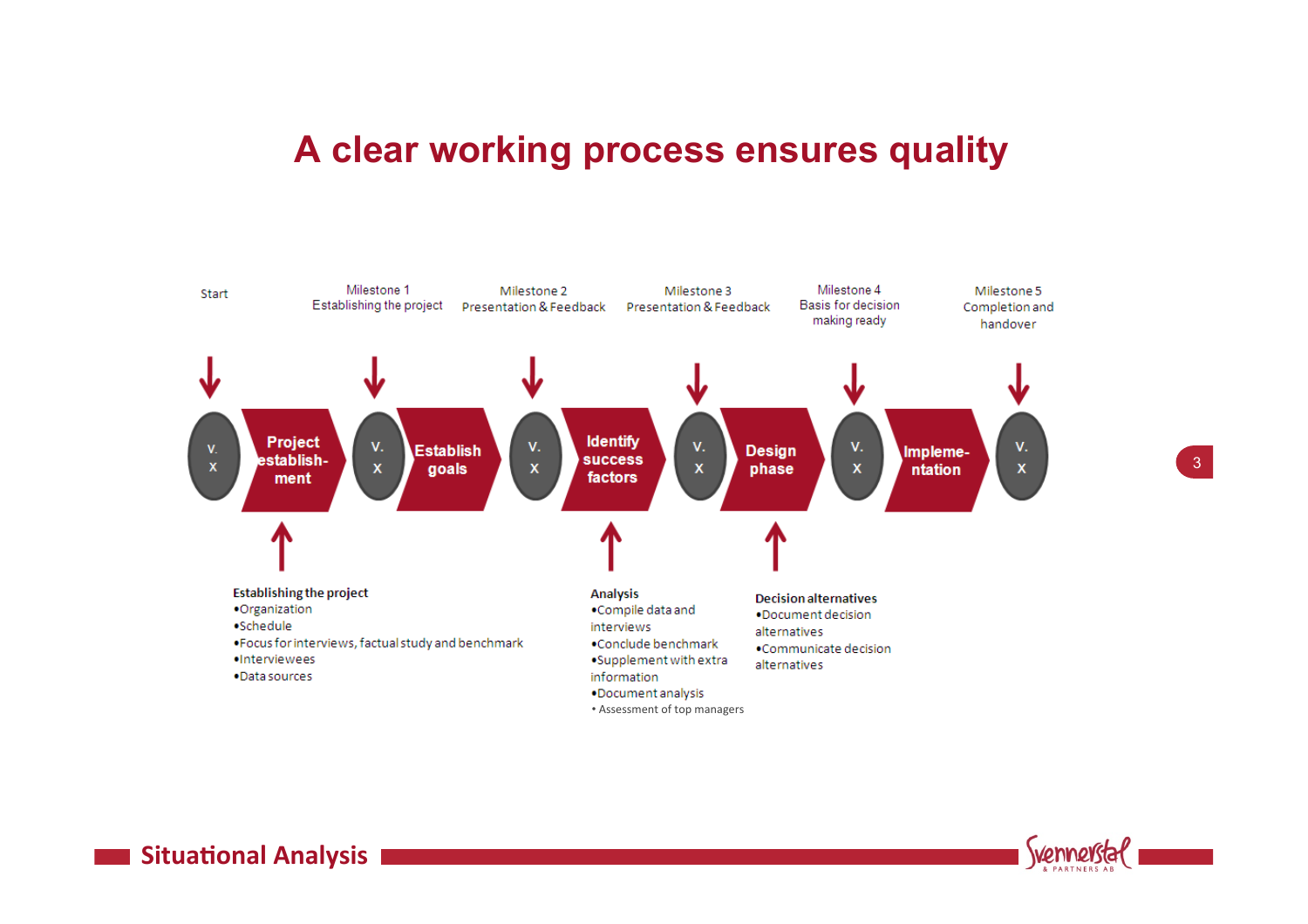### **Our view on Situational Analysis**

A situational analysis completed by Svennerstål & Partners consists of :

- § Working method
- Factual studies
- Interviews
- Leadership assessment of top management
- Benchmark studies
- Analysis
- Scenarios

4

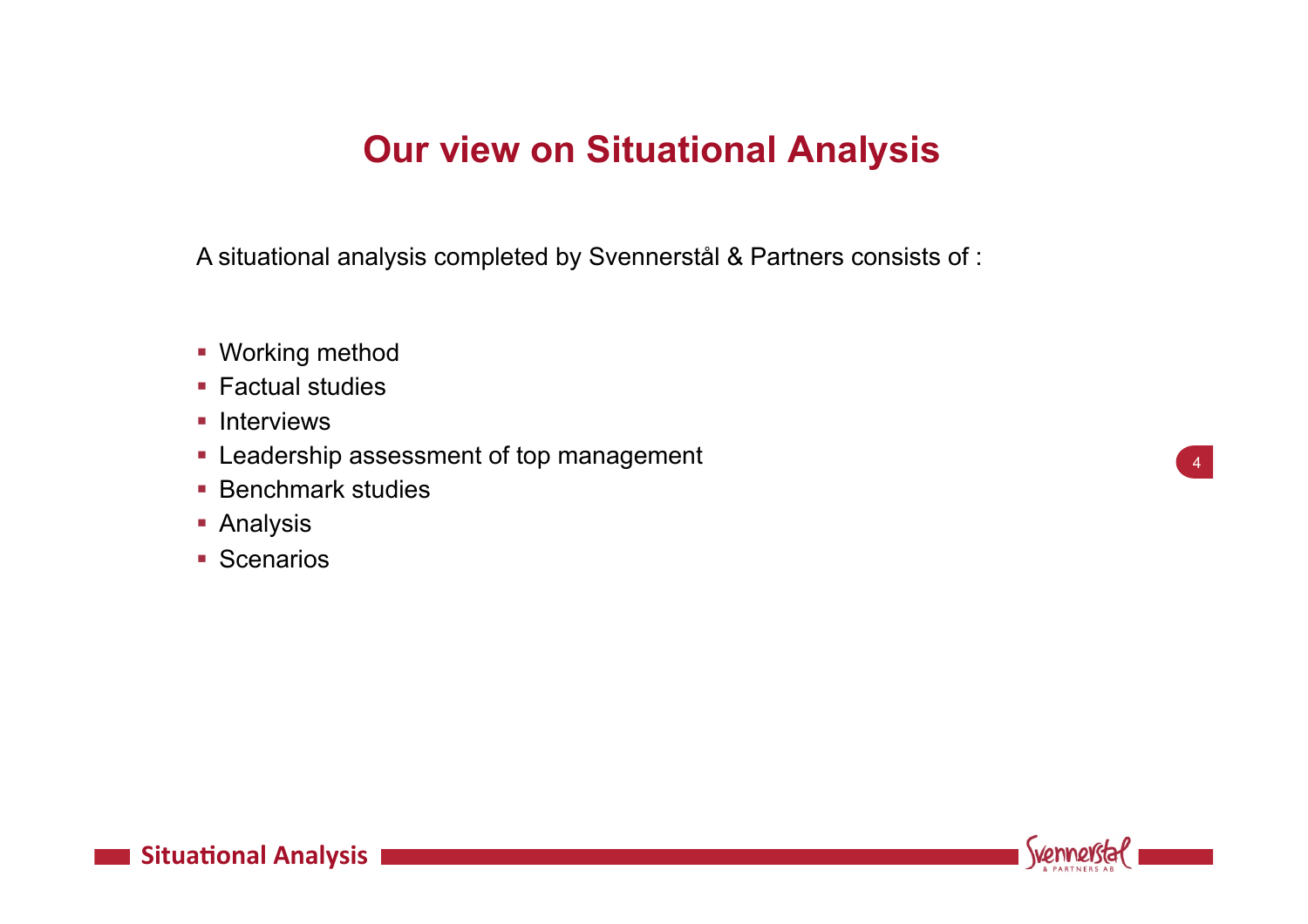## **Results**

A situational analysis creates transparency within:

- Overview of situation
- Strategic plan/governance model
- Interfaces: Owner Financing Production Strategic situation
- Organizational structure and ability to reach strategic goals
- Top management competence
- Remuneration, reimbursements and follow-up
- Management leadership competence situation
- **Incentive model**
- Competence supply
- The way forward



5